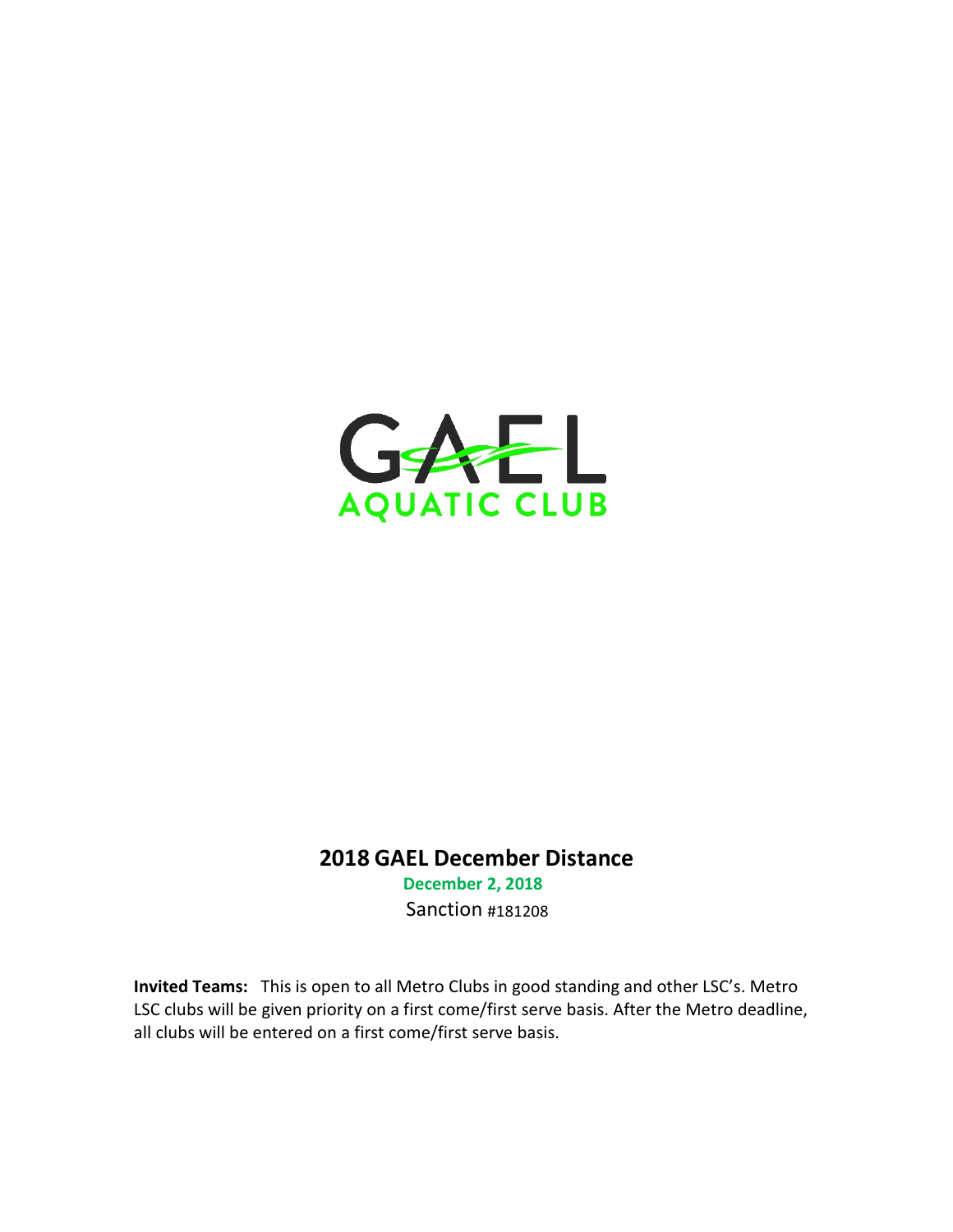# 2018 GAEL December Distance

December 2, 2018

| <b>SANCTION:</b>                      | Held under the sanction of USA Swimming/Metropolitan Swimming, Inc., #181208                                                                                                                                                                                                                                                                                                                                                                                                           |
|---------------------------------------|----------------------------------------------------------------------------------------------------------------------------------------------------------------------------------------------------------------------------------------------------------------------------------------------------------------------------------------------------------------------------------------------------------------------------------------------------------------------------------------|
| <b>LOCATION:</b>                      | Iona College, Hynes Athletic Center Pool, 715 North Ave, New Rochelle, NY, 10801                                                                                                                                                                                                                                                                                                                                                                                                       |
| <b>FACILITY:</b>                      | 6 Lane, 25 yard pool with 7-foot non-turbulent lane lines including outside gutter lanes. Seating for 400. Colorado 6<br>electronic timing system, with all six lane display on Colorado Full Color Video Board. Hy-Tek Meet Manager. The pool<br>HAS BEEN certified in accordance with Article 104.2.2C (4) Water Depth has been measured from 4 feet to 12feet 6<br>inches from both wall ends. USA 2011 202.3.7 The pool has been certified in accordance with Article 104.2.2C (4) |
| <b>SESSIONS:</b>                      | Session 1: Sunday, December 2-1:00 PM Warmup, 2:00PM Start                                                                                                                                                                                                                                                                                                                                                                                                                             |
| <b>FORMAT:</b>                        | All sessions will be timed finals<br>All seeding will be Deck Seeding                                                                                                                                                                                                                                                                                                                                                                                                                  |
| <b>ELIGIBILITY:</b>                   | Open to all Invited USA Swimming/Metropolitan Swimming Inc. registered swimmers.<br>All swimmers participating in this meet must be registered by the first day of the meet.<br>No "Deck Registrations" will be accepted<br>Age on December 3, 2017 will determine age for the entire meet.                                                                                                                                                                                            |
| <b>DISABILITY</b><br><b>SWIMMERS:</b> | Swimmers with disabilities are encouraged to attend. Contact the meet director if you need special consideration.<br>The athlete (or the athlete's coach) is also responsible for notifying the meet referee of any disability prior to the<br>competition.                                                                                                                                                                                                                            |
| <b>ENTRIES:</b>                       | Swimmers are limited to 2 events a session.<br>The meet will be run using Hy-Tek Meet Manager. E-mailed Hy-Tek entries are preferred. If sending by mail, entries<br>should be sent on disk a master sheet must accompany all entries. All sessions will be limited to 3 1/2 hours before<br>scratches.                                                                                                                                                                                |
|                                       | U.S. Mail Entries/Payment to: William Walsh, Iona College, 715 North Avenue New Rochelle, NY 10801 914-633-2323<br>Email Entries/Confirm Entry Receipt: gaelentries@gmail.com                                                                                                                                                                                                                                                                                                          |
| <b>DEADLINE:</b>                      | Entries must be received by : November 28, 2018                                                                                                                                                                                                                                                                                                                                                                                                                                        |
|                                       | An email confirming receipt of entries if you provide an email contact. Please contact Meet Director if you do not<br>receive such a report within 2 days of your original email.                                                                                                                                                                                                                                                                                                      |
| <b>ENTRY FEE:</b>                     | An entry fee of \$5.00 per individual event must accompany the entries.<br>Make check payable to: Iona College C/O William Walsh<br>Payment must be received by December 1, 2018 for email entries. Payment must be included with all mail entries.<br>Failure to pay entry fees by this deadline could result in teams being barred from the meet.                                                                                                                                    |
| WARM-UP:                              | The first 40 minutes will be general warm-up. The last 20 minutes lanes 2,3,4,5 will be for one-way sprints; lanes 1&6<br>will remain open for general warm-up, Meet Manager reserve right to structure warm-up based on entry size                                                                                                                                                                                                                                                    |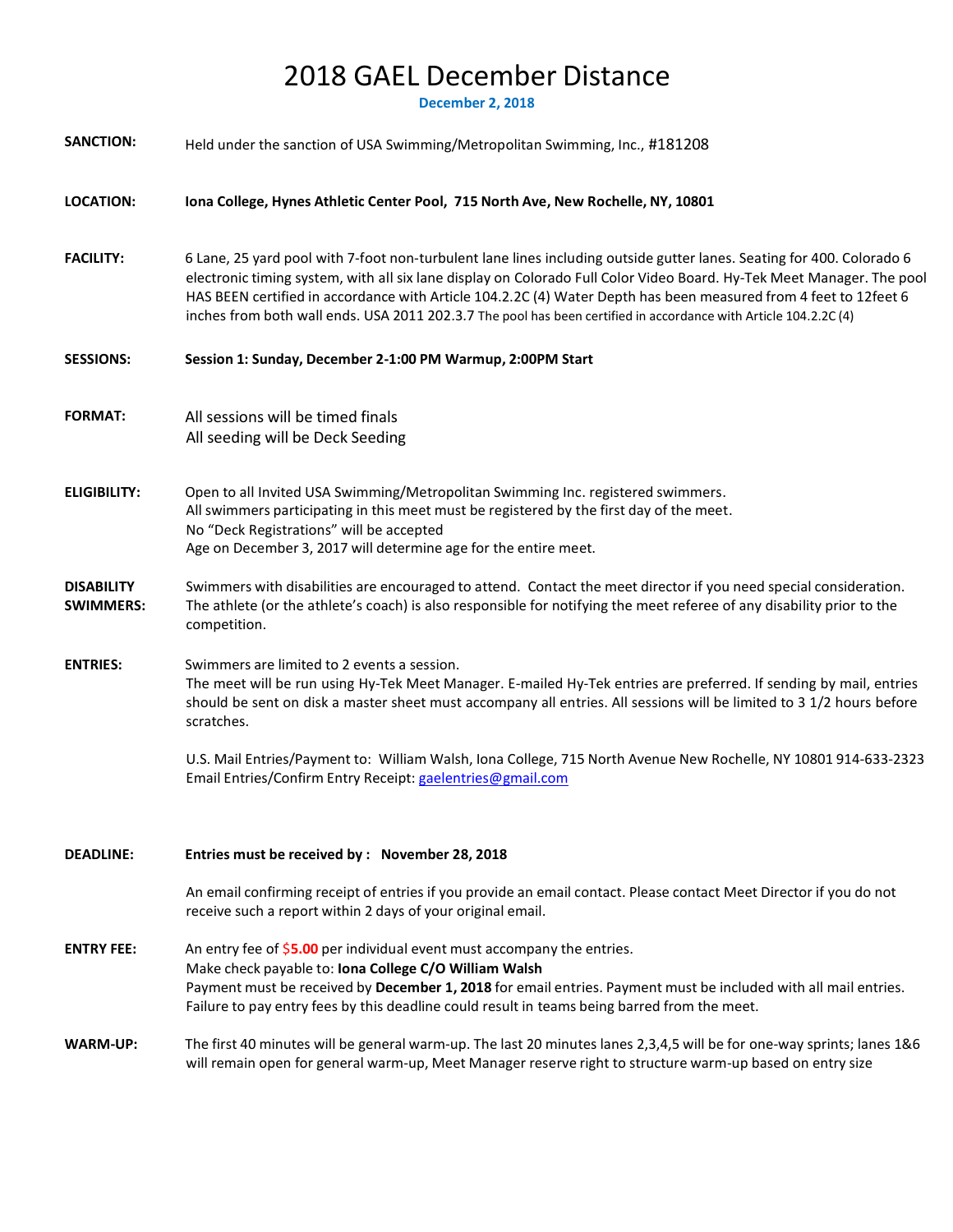| <b>SCRATCHES:</b>               | Coaches will be given scratch sheets upon check-in for each session. All scratches are due no later than 30 minutes<br>prior to the start of the session. Coaches are asked to indicate clearly individual events scratches and which<br>swimmers will not be participating in the session.                                                                                                                                                                                                                                                                                                                                                             |
|---------------------------------|---------------------------------------------------------------------------------------------------------------------------------------------------------------------------------------------------------------------------------------------------------------------------------------------------------------------------------------------------------------------------------------------------------------------------------------------------------------------------------------------------------------------------------------------------------------------------------------------------------------------------------------------------------|
| <b>COACHES:</b>                 | In accordance with Metropolitan Swimming Inc. Policy, only those coaches who display current, valid USA Swimming<br>credentials will be permitted to act in a coaching capacity at this meet. Coaches who do not possess these credentials<br>will be required to leave the deck area.                                                                                                                                                                                                                                                                                                                                                                  |
| <b>OFFICIALS:</b>               | Meet Referee: Steven Kessler. Officials wishing to volunteer should contact Meet Referee by December 1.                                                                                                                                                                                                                                                                                                                                                                                                                                                                                                                                                 |
|                                 | Officials wishing to volunteer should contact Meet Referee by Officials wishing to volunteer should contact Meet<br>Referee by email steven.kessler@msn.com                                                                                                                                                                                                                                                                                                                                                                                                                                                                                             |
| ADMIN.<br><b>OFFICIAL:</b>      | Administrative Official: David Bluvol, gaelentries@gmail.com, 914-479-2261                                                                                                                                                                                                                                                                                                                                                                                                                                                                                                                                                                              |
| <b>MEET</b><br><b>DIRECTOR:</b> | Bill Walsh, wwalsh@iona.edu, 914-479-2261                                                                                                                                                                                                                                                                                                                                                                                                                                                                                                                                                                                                               |
| <b>RULES:</b>                   | The current USA Swimming Rules and Regulations will apply.<br>The USA Swimming Code of Conduct is in effect for the duration of the meet.<br>The overhead start procedure may be used at the discretion of the meet Referee.                                                                                                                                                                                                                                                                                                                                                                                                                            |
| SAFETY:                         | Metropolitan Safety and Warm-up procedures will be in effect. Marshals will be present throughout warm-ups and<br>competition, and have the authority to remove, with the concurrence of the meet Referee, any swimmer, coach,<br>club, or spectator for failure to follow the safety rules.<br>"Any swimmer entered in the meet must be certified by a USA Swimming member coach as being proficient in<br>performing a racing start or must start each race from within the water. When unaccompanied by a member-<br>coach, it is the responsibility of the swimmer, or the swimmer's legal guardian, to ensure compliance with this<br>requirement" |
| <b>WATER DEPTH:</b>             | USA 2011 - 202.3.7 "The meet announcement shall include information about water depth measured for a distance<br>of 3 feet 3½ inches (1.0 meter) to 16 feet 5 inches (5.0 meters) from both end walls."<br>Water Depth has been measured from 4 feet to 12 feet 6 inches from both wall ends. USA 2011 202.3.7                                                                                                                                                                                                                                                                                                                                          |
| <b>DISCLAIMER:</b>              | DISCLAIMER: Upon acceptance of his/her entries, the participant waives all claims against Iona College<br>and the Gael Aquatic Club, Metropolitan Swimming Inc., USA Swimming Inc., their agents or representatives for any<br>injury occurring as a result of the meet. "It is understood that USA Swimming, Inc. and Metropolitan Swimming, Inc.<br>shall be free from liabilities or claims for damages arising by reason of injuries to anyone during the conduct of the<br>event."                                                                                                                                                                 |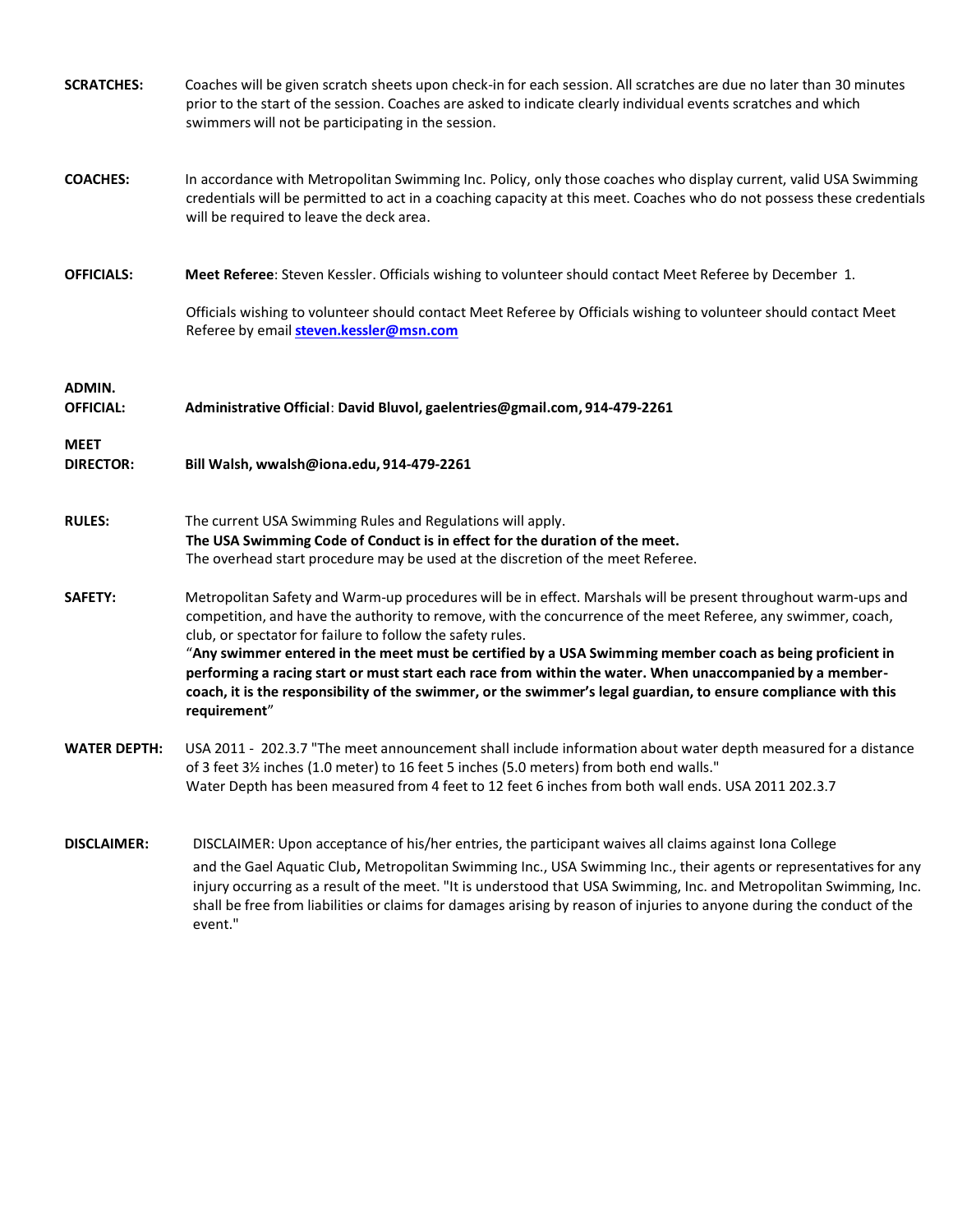AUDIO/VISUAL STATEMENT: Use of Audio or visual recording devices, including a cell phone, is not permitted in changing areas, rest rooms, locker rooms or behind the starting block's "Operation of a drone, or any other flying apparatus, is prohibited over the venue (pools, athlete/coach areas,

spectator areas and open ceiling locker rooms) any time athletes, coaches, officials and/or spectators are present."

DECK Deck changes are prohibited.

CHANGING:

ADMISSION: Adults: \$5.00 Children: \$2.00 Programs: \$3.00 per session

MERCHANTS: Metro Swim Shop will be present as well as food concessions will be available.

PARKING: Parking in tiered structure 200 yards past complex.

DIRECTIONS: Directions to the New Rochelle Campus, 715 North Ave, New Rochelle, NY 10801 Directions: http://www.iona.edu/directions.cfm

> From Upper New York State and Upper Westchester County (I-287) New York State Thruway to Cross Westchester Expressway (Interstate 287) East. Take East Exit 9 South to the Hutchinson River Parkway. Hutchinson River Parkway South to Exit 18E, Mill Road. Right on Mill Road to light, then right on North Avenue. Follow North Avenue 2 miles to entrance of College on your left.

#### From New England and Upper Westchester County (I-95)

Interstate 95 (Connecticut Turnpike, New England Thruway) to Cross Westchester Expressway (Interstate 287). Take Exit 9 south to the Hutchinson River Parkway. Hutchinson River Parkway South to Exit 18E, Mill Road. Right on Mill Road to light, then right on North Avenue. Follow North Avenue 2 miles to entrance of College on your left. Alternate Route: Interstate 95 South to Exit 16. Follow signs to North Avenue. Right onto North Avenue, proceed 1 mile to entrance of the College on your right.

#### From Midtown Manhattan F.D.R. Drive

(East River)Take the FDR to the bridge at Willis Avenue. Bridge connects to the major Deegan Expressway North. Stay left after crossing the bridge. Follow to Cross County Parkway East. Proceed east to Exit 10, New Rochelle Road, Eastchester. Turn right and proceed to fourth traffic light. Turn left on Eastchester Road to the end,then right on North Avenue to second traffic light and left onto campus.

#### From Midtown Manhattan-West Side

Take the West Side Highway to the Henry Hudson Parkway North to the Cross County Parkway East. Proceed east to Exit 10, New Rochelle Road, Eastchester. Turn rightand proceed to fourth traffic light. Turn left on Eastchester Road to end, then right on North Avenue. At second traffic light make left onto campus.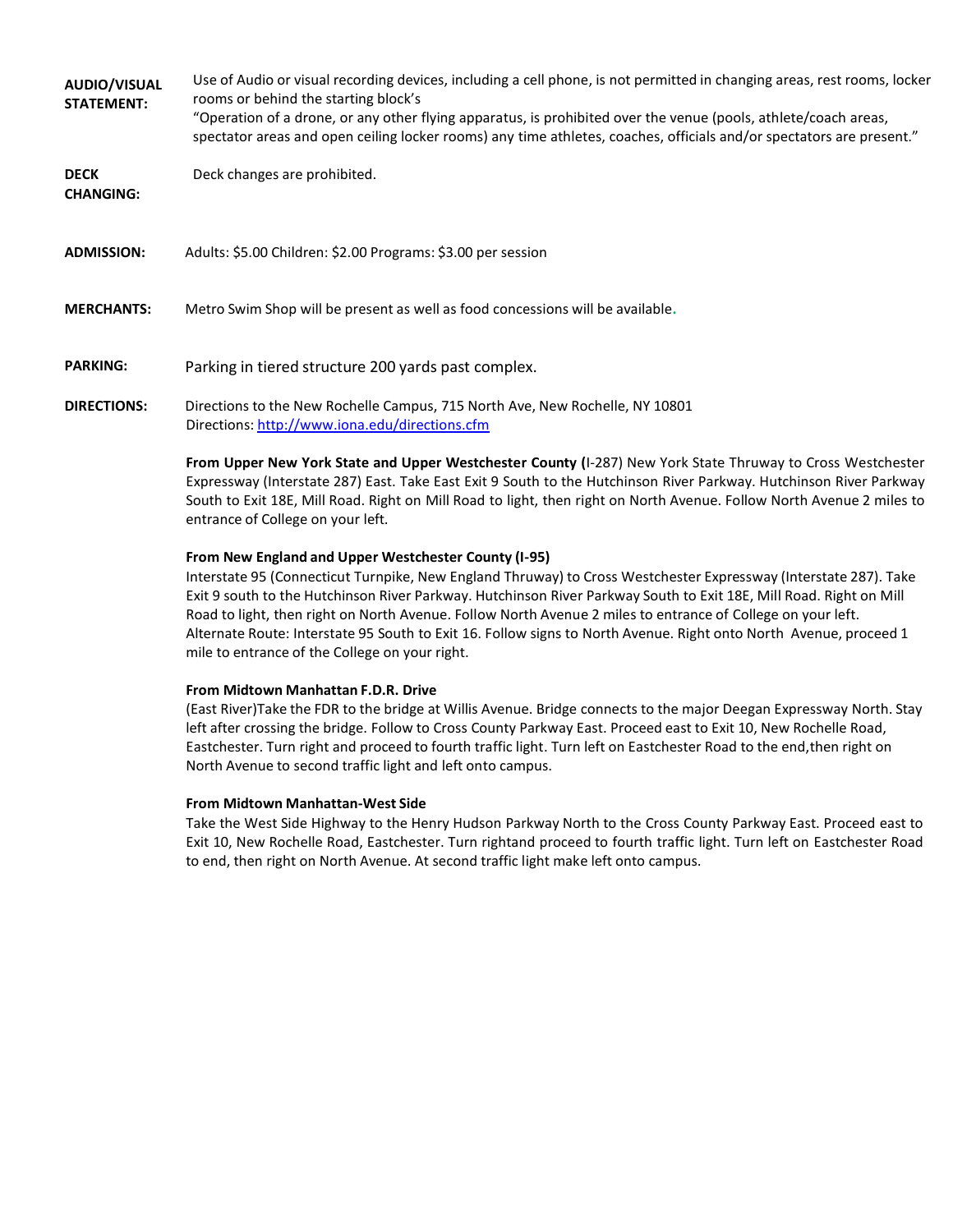

## Metropolitan Swimming Photographer Registration Form

## As of 05/18/16 - All Metropolitan Teams need to include this in the meet information packet as well as file this form with Safety in Sport Coordinator, prior to the start of the meet.

This form must be completed by any photographer (video or still) who intends to take pictures at an Metropolitan Swimming sanctioned meet, and is taking those pictures of anyone other than his or her own child, from any location on deck. Submit the form to the Meet Director prior to commencing activity.

## THERE WILL BE NO FLASH PHOTOGRAPHY PERMITTED AT THE START.

| Government ID (driver's license preferred) or USA Swimming Registration Card:                                                                                                                                                        |                                                                                                                             |
|--------------------------------------------------------------------------------------------------------------------------------------------------------------------------------------------------------------------------------------|-----------------------------------------------------------------------------------------------------------------------------|
|                                                                                                                                                                                                                                      |                                                                                                                             |
|                                                                                                                                                                                                                                      |                                                                                                                             |
| On behalf of subsets of the set of the set of the set of the set of the set of the set of the set of the set of the set of the set of the set of the set of the set of the set of the set of the set of the set of the set of        |                                                                                                                             |
| Purpose <u>and a second contract of the second contract of the second contract of the second contract of the second contract of the second contract of the second contract of the second contract of the second contract of the </u> |                                                                                                                             |
| Referee, and must adhere to the following guidelines:                                                                                                                                                                                | Professional photographers/videographers will be allowed on deck at the discretion of the Meet Director and Meet            |
| Director and Meet Referee.                                                                                                                                                                                                           | Do not stand on the starting end of the pool, or in the starter's box; use of the bulkhead is at the discretion of the Meet |
| Do not stand on the edge of the pool (leave approximately two feet for officials and coaches).                                                                                                                                       |                                                                                                                             |
| Leave the deck when not actively photographing.                                                                                                                                                                                      |                                                                                                                             |
| Respond immediately to direction from the Meet Referee.                                                                                                                                                                              |                                                                                                                             |
|                                                                                                                                                                                                                                      |                                                                                                                             |
|                                                                                                                                                                                                                                      |                                                                                                                             |
| Date(s) of meet                                                                                                                                                                                                                      |                                                                                                                             |